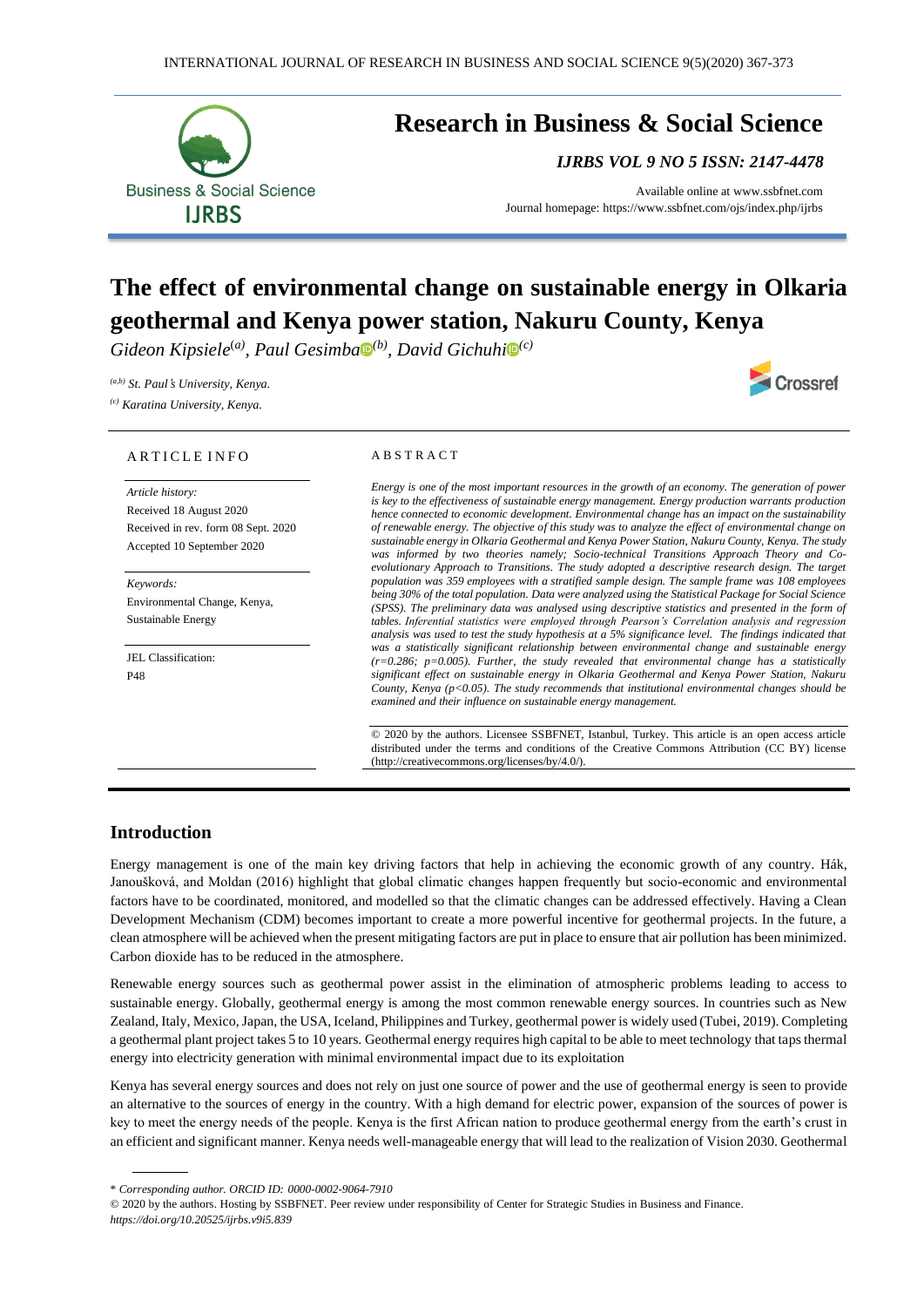energy is ranked third among the renewable energy sources in the category of MWe produced. Over 5.5% of Kenya's electricity is produced through geothermal energy (Dalla Longa, & van der Zwaan, 2017).

Geothermal projects in Kenya have to undergo economic and financial feasibility studies to ensure that the projects are viable in the long run. This is because of the high capacity intensity required for the geothermal projects. The Kenyan government has continued to set up geothermal stations in various areas of the country which has increased the geothermal power tapped in the country (Kiruja, 2017).

Over the years, sources of power have been misused which has led to negative environmental impact such as emission of greenhouse gases and land biodegradation among others. In Kenya, the main source of energy is hydroelectricity which is harnessed using water. The overexploitation of the water resources has led to a shortage of power in the country. Climatic changes have led to erratic rainfall and other environmental changes in the country. There has been low food production leading to overexploitation of water resources.

This has led to the need for stable energy supply to ensure stable economic growth. There is a need for the government to tap different sources of energy to reduce over-reliance on one source of energy. Climatic changes are as a result of pollution from example emission of carbon dioxide in the atmosphere. This has been proven by the availability of acid rains in industrial areas which leads to less vegetation as well as reduced soil productivity.

Hák, Janoušková, and Moldan (2016) show that global coordination, monitoring, and modelling of socio-economic and environmental factors can effectively address climatic changes. The future clean atmosphere relies on the present mitigating factors that are put in place to ensure carbon dioxide reduction in the atmosphere. The renewable energy sources such as geothermal power help in eliminating many atmosphere problems offering sustainable energy sources. This study, therefore, aimed to gain an understanding of how environmental changes affect sustainable energy. The objective of the study was to analyze the effects of environmental change on sustainable energy in Olkaria Geothermal and Kenya Power Station, Nakuru County, Kenya. From this objective, the following hypothesis was derived;

H01: Environment Change does not have a statistically significant relationship on sustainable energy in Olkaria Geothermal and Kenya Power Station, Nakuru County, Kenya.

### **Literature Review**

### **Theoretical Review**

This study was pegged on the Socio-technical transition approach theory and the co-evolutionary approach to transition. The sociotechnical transition approach was developed in 2007 by Shove and Walker and it focused on sustainable energy development. The approached has been developed by various scholars over the years. The approach presents a change mechanism from a socio-technical system that is relatively stable to another. The transition focuses on the invention of new technologies and how to and how to achieve results sustainably to ensure the continuity of the systems (Shove & Walker, 2014).

The socio-technical transition approach captures energy development and how it can be used to protect and care for the environment by ensuring that there is sustainable power management. The transition is a complex process and structure as it includes different dimensions such as politics, technology, industry and society. Through the transitions, new technological changes are made which can fully or partially replace the existing technology. For this study, the socio-technical transitions approach was used as it explains the various transitions that can be made in the society to embrace to new energy sources from a community level to a societal level to achieve effective energy management (Verbong and Loorbach, 2012).

The co-evolutionary approach to transition was developed by Foxon (2011) and it was aimed at solving the high carbon energy system challenges by transitioning the high carbon energy system to a low carbon energy system. There are innovative technologies that use different sources of energy such as solar, wind and geothermal. Contrary to the socio-technical transition approach, the coevolutionary approach to transitions deems that energy change management depends on the institutional regulatory framework and organizational standards. Activities and strategies in the organization define its sources of energy and its capability to co-evolve innovations on energy in society.

The co-evolutionary approach to transitions brings together different elements and players in the energy management system where new energy innovations are discovered and adopted. There are techniques developed to ensure low carbon energy use in the environment. This brings about sustainable energy management which boosts a nation's as well as global economic sustainability (Foxon, 2011). In this study, the co-evolutionary approach to transitions helps to understand the transitions that the country needs to make to ensure that more advanced energy technology that is sustainable and manageable is adopted.

### **Empirical Review and Hyptohesis Development**

### **Environmental Change and Sustainable Energy Management**

In a review on the energy sector, Sarkodie and Owusu (2016) present that over the years, climatic change has increased globally which has increased carbon dioxide emission in the atmosphere. The weather patterns have changed drastically leading to negative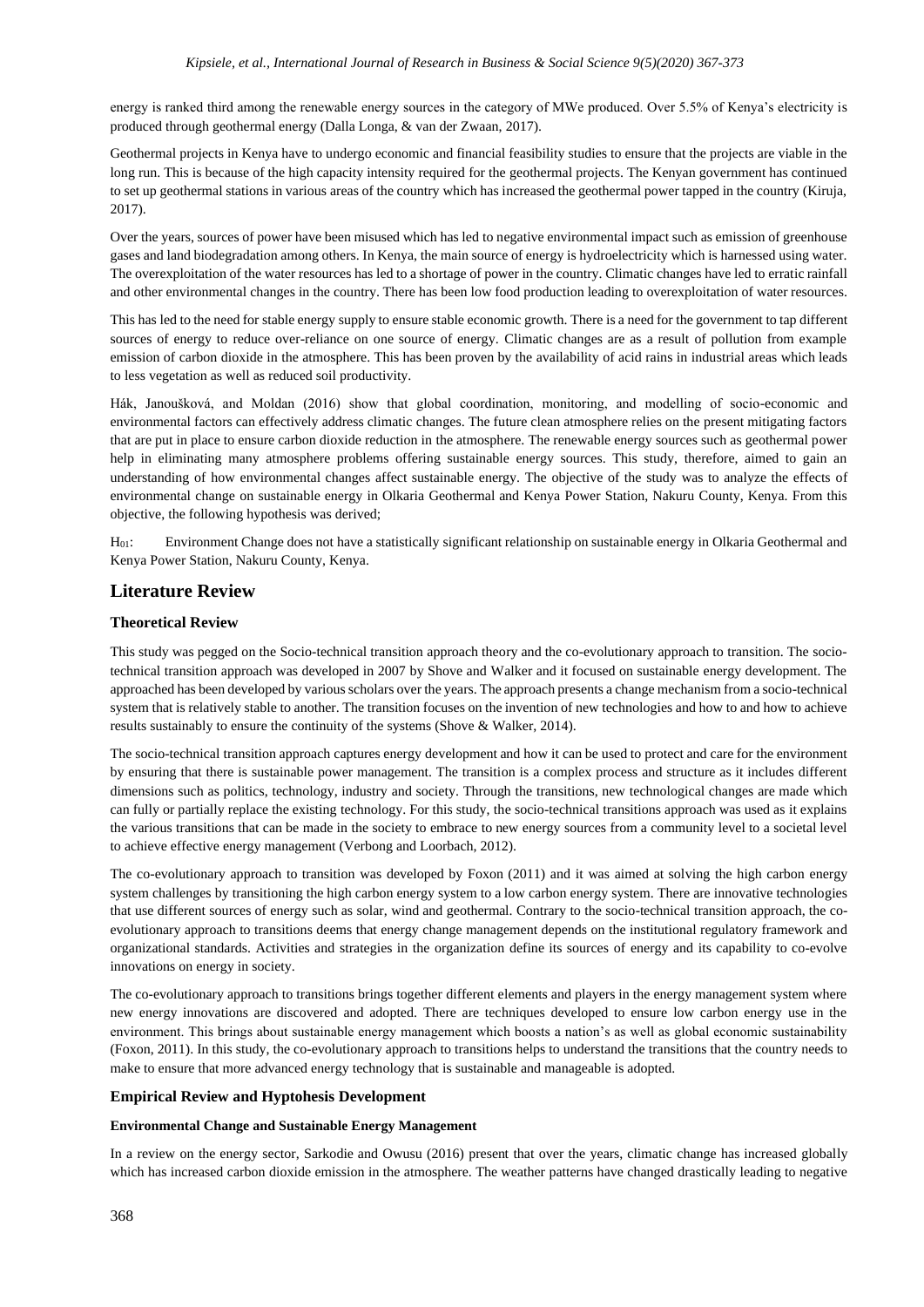environmental conditions such as global warming. In the UN framework convention on climatic changes, there are indications that human activities have created the variance in the natural environment where, globally, the composition of the atmosphere has been altered as compared to the earlier years.

Sustainable development is at the centre of recent national policies, strategies, and development plans of many countries. Through renewable energy technologies, climatic changes can be curbed through the mitigation of greenhouse gases emission, global warming and the reduction of complications in the environment that are associated with pollutants found in fossil fuels energy sources. According to Johansson et al. (2012), high climatic changes lead to a reduction of natural resources lead to depletion of natural resources which creates conflict and over-exploitation of natural resources.

Sustainable energy development has become the goal of every nation across the globe and hence measures need to be put to achieve sustainable energy which is in line with the set climatic standards which helps in conserving the environment. In the recent past environment, conservation has been the backbone that ensures future sustainable energy. Global warming has increased in the recent past leading to land degradation which has over the years led to food shortages, loss of both marine and wildlife.

The great contributor of pollution being carbon dioxide and is emitted in the atmosphere during energy production and usage of fossil fuels. In many industrial areas, climatic changes have been experienced over the years this is because they are the main areas which emit a lot of carbon dioxide in the atmosphere. This has been proven by the availability of acid rains in industrial areas which leads to less vegetation as well as reduced soil productivity. Hák et al. (2016) show that global coordination, monitoring, and modelling of socio-economic and environmental factors can effectively address climatic changes. The future clean atmosphere relies on the present mitigating factors that are put in place to ensure carbon dioxide reduction in the atmosphere.

Based on the theoretical and empirical review, the following hypothesis was derived;

H01: Environment Change does not have a statistically significant relationship on sustainable energy in Olkaria Geothermal and Kenya Power Station, Nakuru County, Kenya.

### **Conceptual Framework**

From the literature review, the conceptual framework was drawn. The independent variable was environmental change. This variable was operationalized as global warming, depletion of resources and greenhouse gases. The dependent variable was sustainable energy which was operationalized as alternative sources, biodegradable sources, affordability and management of clean energy.





### **Research and Methodology**

The study adopted a descriptive survey design which helped the researcher to collect information and evaluate the existing relationship between the study variables. The target population comprised of 359 employees from Kenya Power station and Olkaria Geothermal in Nakuru County. A stratified proportionate sampling method was used to select the respondents. A sample frame of 30% was drawn from the total population allowing the researcher to attain a sample that was representative of each stratum (Mugenda and Mugenda, 2003). The strata comprised of engineers, management, electricians, and support staff. A sample of 108 respondents was selected to participate in the study.

Primary data was collected using a self-administered questionnaire which entailed a combination of open and closed-ended questions. This enabled easier analysis as they were in a directly usable form while the unstructured questions were used to encourage the respondent to give an in-depth and felt response without feeling thought back in revealing any information. To ascertain the validity of the questionnaire, content and criterion validity tests were used. The content validity test was achieved by cross-checking that all items reflected and were accurate. The criterion validity was achieved by carrying out a pilot test to examine language accuracy and meaning comprehension to establish whether the respondents understood the instruments. After establishing the reliability and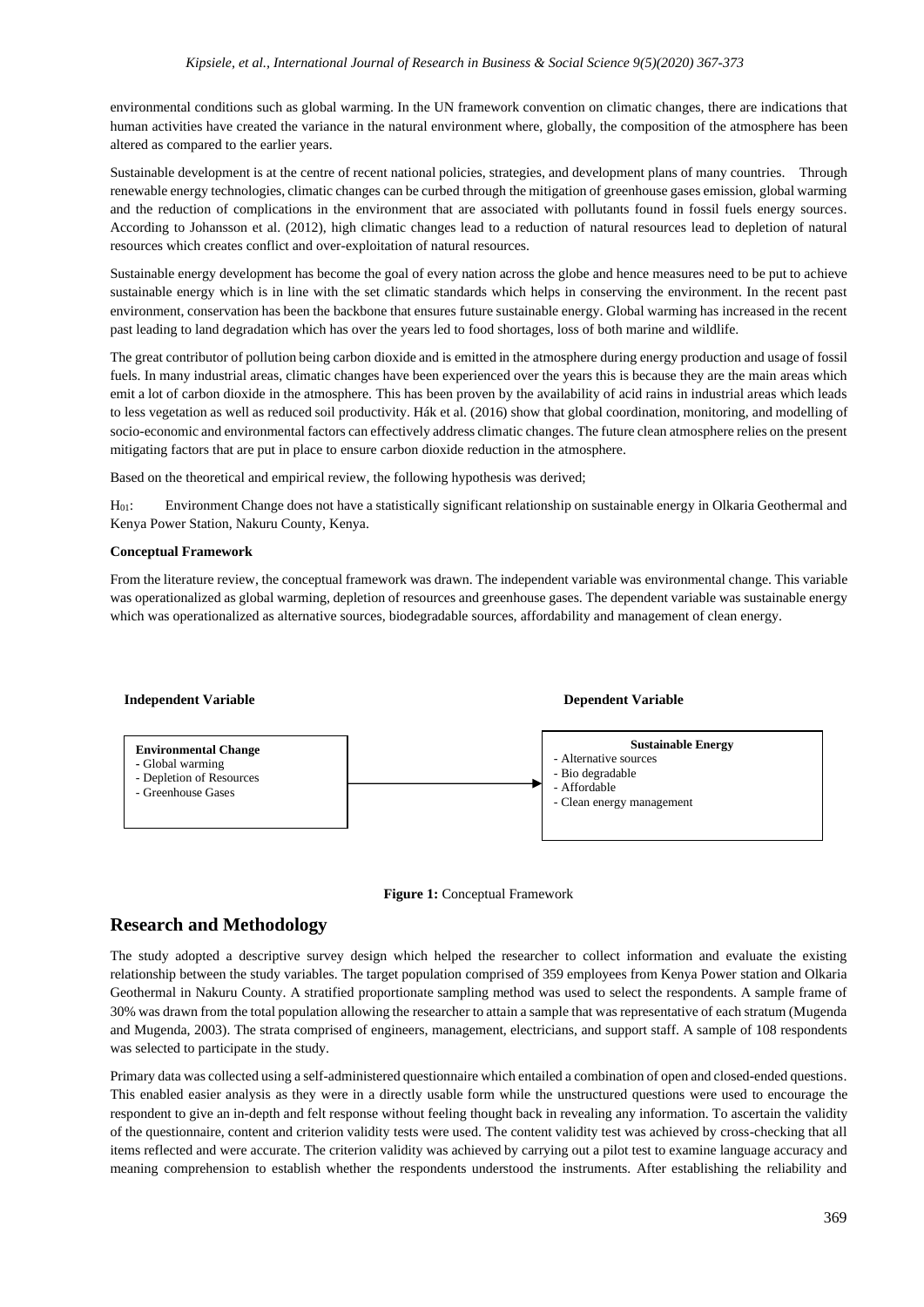validity of the questionnaire, the respondents were given the questionnaire to answer and ample time given for them to give their responses.

The answered questionnaires were edited and coded to ensure their completeness and accuracy. Using the Statistical Package for Social Science, the data were analyzed through descriptive and inferential statistics. A Pearson Correlation and regression analysis were used to test the study hypotheses at a 5% significance level. The analyzed data was presented in the form of tables. The formula for the regression analysis was;

$$
y = \alpha + \beta_1 X_{1_2} + \varepsilon
$$

Where;

Y= Sustainable Energy Management α =constant  $\beta_1$ = parameter estimates  $X_1$  = Environment change effects  $\varepsilon$  = the error of prediction.

### **Research Findings**

The objective of this study was to analyze the effects of environmental change on sustainable energy in Olkaria Geothermal and Kenya Power Station, Nakuru County, Kenya. The data were analyzed and the findings were recorded in Table 1.

|    | <b>Environmental Change</b>                                                        | <b>SD</b> | D    | U        | A      | <b>SA</b> |
|----|------------------------------------------------------------------------------------|-----------|------|----------|--------|-----------|
|    |                                                                                    | $($ %)    | (%)  | $($ %)   | $($ %) | (%)       |
| 1. | Environment change has a very little negative impact on the sustainability of      | 15.8      | 45.3 | $\Omega$ | 37.9   | 1.1       |
|    | renewable energy                                                                   |           |      |          |        |           |
| 2. | Pollution of the environment has nothing to do with sustainable energy management. | 14.7      | 42.1 | 11.6     | 27.4   | 4.2       |
| 3. | Fossils fuel have been the main cause of unsustainable energy management.          | 16.8      | 23.2 | 24.2     | 31.6   | 4.2       |
| 4. | Geothermal and other renewable sources offer clean energy in the environment       | 2.1       | 23.2 | 5.3      | 51.6   | 17.9      |
| 5. | Renewable energy sources help in eliminating the competition of energy sources.    | 7.4       | 28.2 | 7.4      | 46.3   | 10.5      |
| 6. | The use of renewable energy sources contributes to energy conservation and         | 4.2       | 21.1 | 3.2      | 49.5   | 22.1      |
|    | protection of the environment.                                                     |           |      |          |        |           |
| 7. | The future of the safe environment depends on the effectiveness of migrating from  | 5.3       | 14.7 | 12.6     | 51.6   | 15.8      |
|    | fossil fuels and embracing renewable energy.                                       |           |      |          |        |           |
| 8. | Exploration of geothermal power affects sustainable energy management.             | 6.3       | 13.7 | 11.6     | 51.6   | 16.8      |

| Table 1: Environmental Change |  |
|-------------------------------|--|
|-------------------------------|--|

SA= Strongly agree A= Agree U= Uncertain D= Disagree SD= Strongly Disagree

As indicated in Table 1, 45.3% of the respondents disagreed that environmental change has a very little negative impact on the sustainability of renewable energy. There was also an indication that 42.1% of the respondents disagreed that pollution of the environment has nothing to do with sustainable energy management. Among the respondents, 31.6% agreed that fossils fuel has been the main cause of unsustainable energy management. Majority of the respondents (51.6%) agreed that geothermal and other renewable sources offer clean energy in the environment. There was also a 46.3% agreement that renewable energy sources help in eliminating the competition of energy sources. Over 60% of the respondents believed that the future of a safe environment depends on the effectiveness of migrating from fossil fuels and embracing renewable energy. The results also indicate that 51.6% of the respondents agreed that the exploration of geothermal power affects sustainable energy management.

Consistent with these results, Ockwell and Byrne (2016) indicate that environmental changes negatively impact renewable energy sustainability. The environmental changes are mainly climatic and in instances of aridity, production of hydropower becomes difficult. Renewable energy sustainability is highly dependent on climatic changes. Renewable energy sources eliminate carbon pathways transmissions brought about by fossil fuels which pollute the air and bring about rapid and unpredictable climatic changes.

Similarly, Gollwitzer et al. (2018) found out that environmental changes bring about seasonality which affects the supply side of renewable energy. For instance, in Kenya, the provision of solar energy is dependent on sunshine variations while wind energy is dependent on wind speed, and hydropower is dependent on rainy seasons. These variations determine the sustainability of renewable energy.

### **Correlation Test Results**

A Pearson correlation test was conducted using the independent and dependent variables and the results are recorded in Table 2.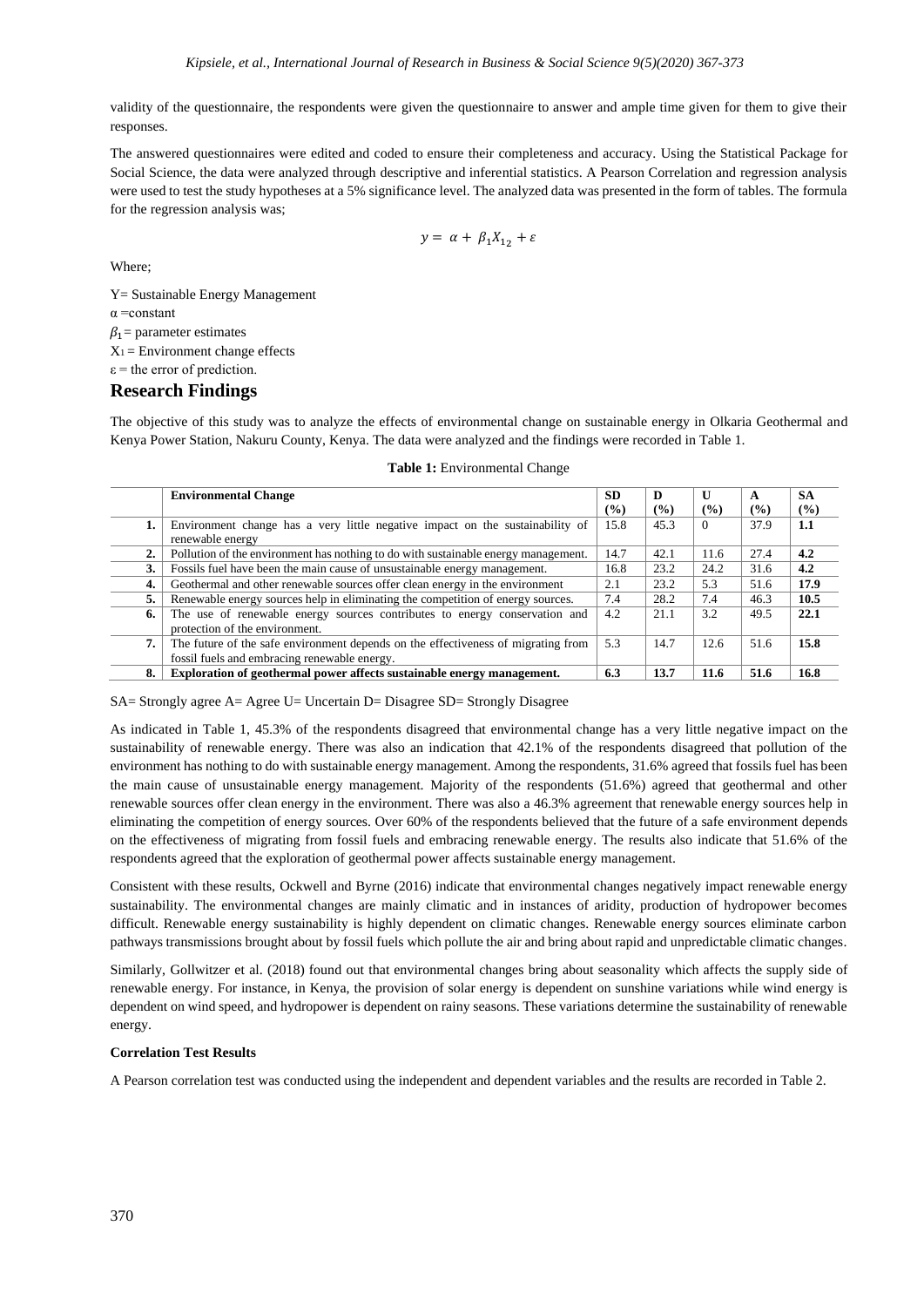|                      |                     | Sustainable Energy | Environmental change |
|----------------------|---------------------|--------------------|----------------------|
|                      | Pearson Correlation |                    |                      |
| Sustainable Energy   | $Sig. (2-tailed)$   |                    |                      |
|                      | N                   | 95                 |                      |
| Envrionmentalchange1 | Pearson Correlation | $.286^{**}$        |                      |
|                      | $Sig. (2-tailed)$   | .005               |                      |
|                      | N                   | 95                 |                      |

#### *Table 2: Correlation Test*

The results show that there was a positive correlation relationship between environmental change and sustainable energy (r=0.286; p=0.005). Correspondingly, findings by Merem et al. (2019) indicate that there is a positive relationship between environmental change and sustainable energy. This is because, in the Kenyan energy landscape, there has been a concentration on renewable energy which is highly dependent on climatic variation.

### **Regression Test Results**

A regression analysis was conducted to test the hypotheses of the study which are;

**H01**: Environment Change does not have a statistically significant relationship on sustainable energy in Olkaria Geothermal and Kenya Power Station, Nakuru County, Kenya.

The model summary, ANOVA and Coefficient results are presented subsequently.

#### *Table 3: Model Summary*

| <b>Model Summary</b>                            |                   |        |                    |                            |  |  |  |
|-------------------------------------------------|-------------------|--------|--------------------|----------------------------|--|--|--|
| <b>Model</b>                                    |                   | Square | Square<br>Adıusted | Std. Error of the Estimate |  |  |  |
|                                                 | .363 <sup>°</sup> | $\sim$ | .093               | 4.363                      |  |  |  |
| a. Predictors: (Constant), Environmental change |                   |        |                    |                            |  |  |  |

Results in Table 3 shows that the  $R^2$  value is 0.132 which means that the variance proportion in sustainable energy can be explained by 13.2% of the determinants of energy production in this study. This is an indication that other variables should be indicated in the study and this presents a chance for further studies to be conducted including other predictable variables.

The Analysis of Variance (ANOVA) was conducted in this study to establish whether the predictor variable influences the dependent variable. The results were recorded in Table 4.

### *Table 4: ANOVA Test*

| Model |                                                 | Sum of Squares | df | Mean Square | F     | Sig.              |  |
|-------|-------------------------------------------------|----------------|----|-------------|-------|-------------------|--|
|       | Regression                                      | 161.309        |    | 161.309     | 8.278 | .005 <sup>b</sup> |  |
|       | Residual                                        | 1812.227       | 93 | 19.486      |       |                   |  |
|       | Total                                           | 1973.537       | 94 |             |       |                   |  |
|       | a. Dependent Variable: Sustainable Energy       |                |    |             |       |                   |  |
|       | b. Predictors: (Constant), Environmental change |                |    |             |       |                   |  |

The ANOVA model shows an F-statistic is 8.278 and the significance is 0.005. This is an indication that the regression model is significant. In other words, environmental change has a significant effect on sustainable energy.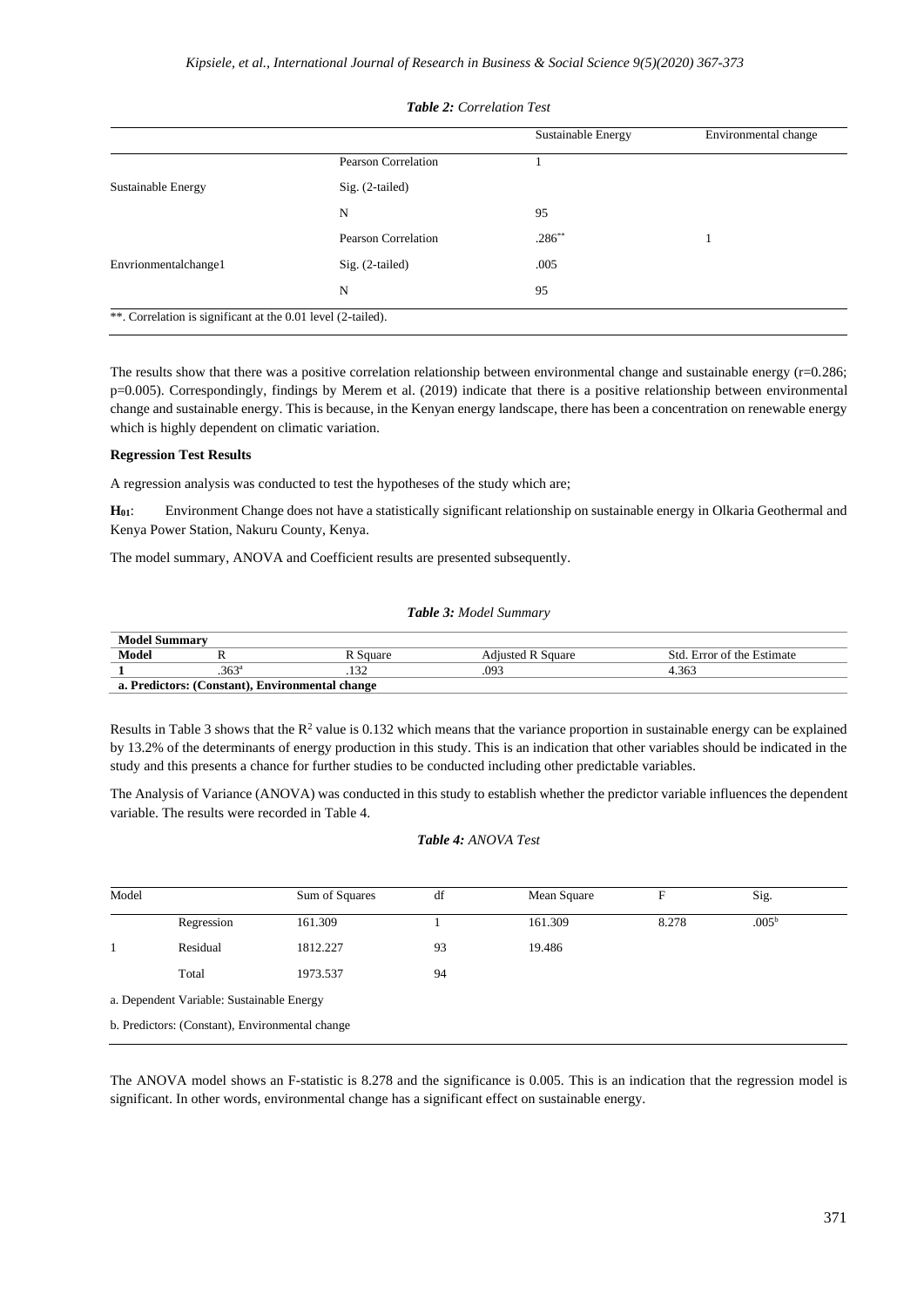| <b>Coefficients<sup>a</sup></b><br>Model |                                           |        | <b>Unstandardized Coefficients</b> |      | ௱     | Sig. |  |
|------------------------------------------|-------------------------------------------|--------|------------------------------------|------|-------|------|--|
|                                          |                                           | B      | Std. Error                         | Beta |       |      |  |
| 1                                        | (Constant)                                | 20.679 | 2.089                              |      | 9.898 | .000 |  |
|                                          | Environmental change                      | 2.275  | .791                               | .286 | 2.877 | .005 |  |
|                                          | a. Dependent Variable: Sustainable Energy |        |                                    |      |       |      |  |

 $y = \alpha + \beta_1 + \varepsilon$ 

#### *Table 5: Coefficient Table*

In this study, the regression formula used was;

Where;

Y= Sustainable Energy Management α =constant  $\beta_1$ = parameter estimates  $X_1$  = Environment change effects  $\varepsilon$  = the error of prediction.

The findings in Table 5 show that the regression equation can be estimated as:

Sustainable energy=20.679+2.275\*environmental change+ε

Finally, the findings of this study show that when all factors are held constant, there is a unit change of environmental change which increases sustainable energy ( $\beta$ = 2.275, p = 0.005). Since p<0.05, the relationship between environmental change and sustainable energy is significant. This leads to the rejection of the null hypothesis which states that environmental change does not have a statistically significant effect on sustainable energy in Olkaria Geothermal and Kenya Power Station, Nakuru County, Kenya.

### **Conclusions**

The study findings indicated that environmental change has an impact on the sustainability of renewable energy. Global warming has contributed to climatic changes and inevitably environmental changes. This has led to the need for alternative sources of energy. Additionally, the need for alternative sources of energy is driven by the fact that fossils fuels lead to pollution which affects sustainable energy management. To attain clean energy in the environment, the alternative sources of energy such as geothermal energy should be considered. The future of the safe environment depends on the effectiveness of migrating from fossil fuels and embracing renewable energy.

The study concludes that there is a statistically significant relationship between environmental change and sustainable energy. In particular, environmental change influences the achievement of sustainable energy in Kenya. For the organizations under this study, there should be consideration of the effectiveness of migrating from fossil fuels to renewable energy production. The focus on renewable energy sources should ensure that renewable sources are not over-exploited in a bid to ensure energy production as well as ensure that the resources can be available for future generations. Furthermore, mechanisms should be put in place in mitigating drastic climatic changes which may affect different renewable energy sources. Therefore, this study recommends that institutional environmental changes should be examined and their influence on sustainable energy management.

### **References**

- Dalla Longa, F., & van der Zwaan, B. (2017). Do Kenya's environment change mitigation ambitions necessitate large-scale renewable energy deployment and dedicated low-carbon energy policy? *Renewable Energy*, *113*, 1559-1568.
- Foxon, T. J. (2011). A coevolutionary framework for analysing a transition to a sustainable low carbon economy', *Ecological Economics* 70, 2258-2267.
- Gollwitzer, L., Ockwell, D., Muok, B., Ely, A., & Ahlborg, H. (2018). Rethinking the sustainability and institutional governance of electricity access and mini-grids: Electricity as a common pool resource. *Energy Research & Social Science*, *39*, 152-161.
- Hák, T., Janoušková, S., & Moldan, B. (2016). Sustainable Development Goals: A need for relevant indicators. *Ecological Indicators*, *60*, 565-573.
- Johansson, T. B., McCormick, K., Neij, L., & Turkenburg, W. C. (2012). The potentials of renewable energy. In *Renewable Energy* (pp. 43-75). New York, Routledge.